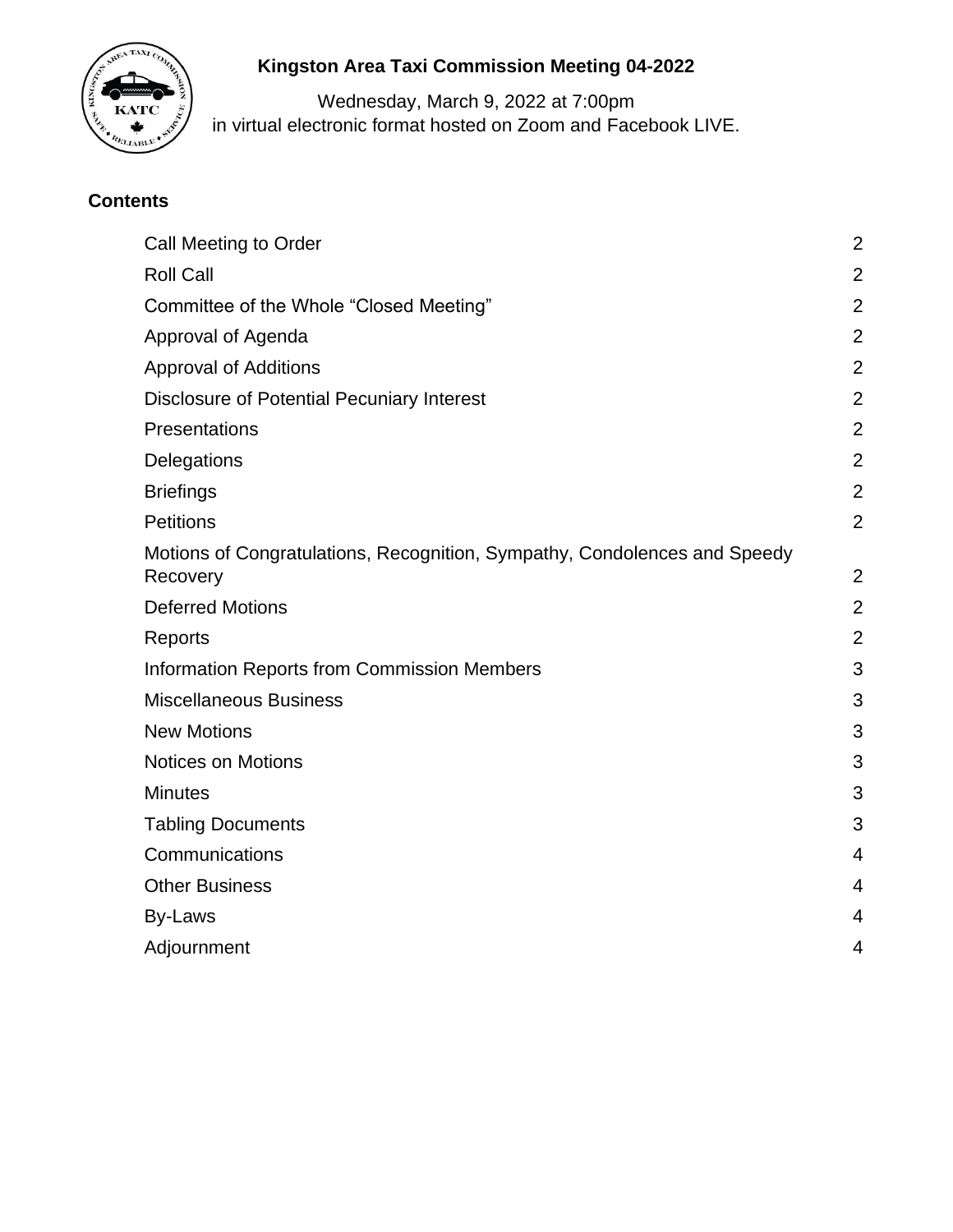**\_\_\_\_\_\_\_\_\_\_\_\_\_\_\_\_\_\_\_\_\_\_\_\_\_\_\_\_\_\_\_\_\_\_\_\_\_\_\_\_\_\_\_\_\_\_\_\_\_\_\_\_\_\_\_\_\_\_\_\_\_\_\_\_\_\_\_\_\_\_\_\_\_\_**

#### <span id="page-1-0"></span>**Call Meeting to Order**

<span id="page-1-1"></span>**Roll Call**

<span id="page-1-3"></span><span id="page-1-2"></span>**Committee of the Whole "Closed Meeting"**

<span id="page-1-4"></span>**Approval of Agenda**

<span id="page-1-5"></span>**Approval of Additions**

<span id="page-1-6"></span>**Disclosure of Potential Pecuniary Interest**

<span id="page-1-7"></span>**Presentations**

<span id="page-1-8"></span>**Delegations**

<span id="page-1-9"></span>**Briefings**

**Petitions**

<span id="page-1-10"></span>**Motions of Congratulations, Recognition, Sympathy, Condolences and Speedy Recovery**

#### <span id="page-1-12"></span><span id="page-1-11"></span>**Deferred Motions**

#### **Reports**

Report Number 06: Received from the Standing Committee (Recommend)

Report Number 06

To all members of the Kingston Area Taxi Commission:

The Standing Committee reports and recommends as follows:

All items listed on the Recommended Report shall be the subject of one motion. Any member may ask for any item(s) included in the Recommend Report to be separated from that motion, whereupon the Recommend Report without the separated item(s) shall be put and the separated item(s) shall be considered immediately thereafter.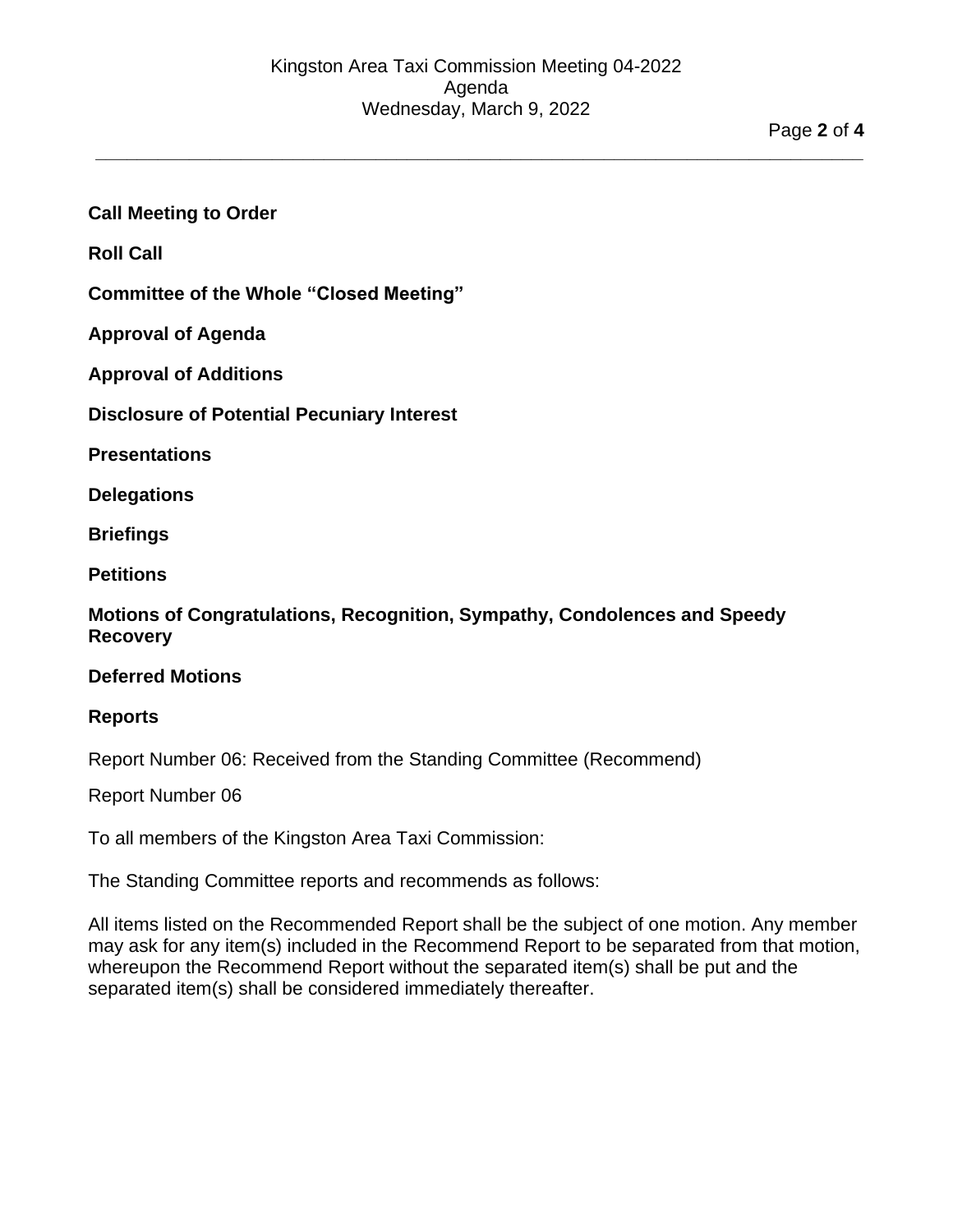**\_\_\_\_\_\_\_\_\_\_\_\_\_\_\_\_\_\_\_\_\_\_\_\_\_\_\_\_\_\_\_\_\_\_\_\_\_\_\_\_\_\_\_\_\_\_\_\_\_\_\_\_\_\_\_\_\_\_\_\_\_\_\_\_\_\_\_\_\_\_\_\_\_\_**

**That** the Commission approve the following item:

#### **1. Driver ID Card**

- a. **That** the Commission approve the Driver ID Design, attached as Exhibit A to Report Number 22-006.
- b. **That** the Commission approve the Driver ID Holder.
- c. **That** the Commission approve the budgeted production expense.

#### <span id="page-2-0"></span>**Information Reports from Commission Members**

- 1. Commissioner Aziz Transportation Network Companies
- 2. Commissioner Dowser Database and Automation

#### <span id="page-2-1"></span>**Miscellaneous Business**

Miscellaneous Business Items are voted on as one motion.

#### **1. Drop Rate**

a. **That** in consideration of the recent surge in gas prices, the Commission direct the Standing Committee to begin seeking public and industry submissions; and to make recommendations to the Commission.

#### <span id="page-2-2"></span>**New Motions**

#### <span id="page-2-3"></span>**Notices on Motions**

#### <span id="page-2-4"></span>**Minutes**

**That** the Minutes of Kingston Area Taxi Commission Meeting Number 03-2022, held Wednesday, February 9, 2022 be confirmed.

<span id="page-2-5"></span>(Distributed to all members of the Commission on March 7, 2022)

#### **Tabling Documents**

2022-06 Standing Committee Meeting Number SC-02-2022 Agenda. The meeting is scheduled for Wednesday, February 16, 2022 at 6:30 pm in a virtual electronic format.

(Distributed to all members of the Commission on March 7, 2022)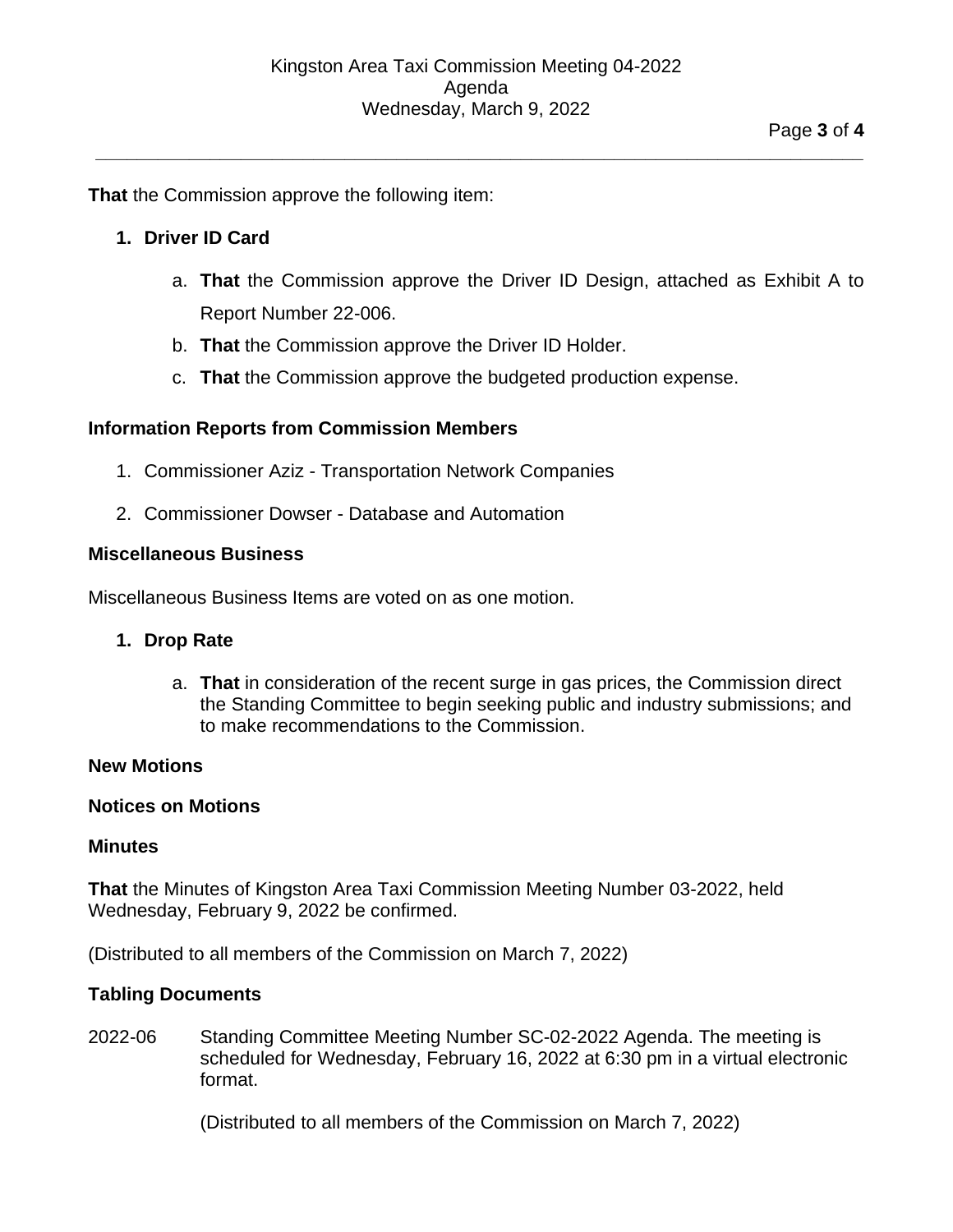**\_\_\_\_\_\_\_\_\_\_\_\_\_\_\_\_\_\_\_\_\_\_\_\_\_\_\_\_\_\_\_\_\_\_\_\_\_\_\_\_\_\_\_\_\_\_\_\_\_\_\_\_\_\_\_\_\_\_\_\_\_\_\_\_\_\_\_\_\_\_\_\_\_\_**

#### <span id="page-3-0"></span>**Communications**

04-001 Correspondence received from Deanne Buck, Fleet Manager for Amey's Taxi, on February 28, 2022 via email. 04-002 Correspondence received from Deanne Buck, Fleet Manager for Amey's Taxi, on March 1, 2022 via email. 04-003 Correspondence received from Justin Gracie, Plateholder, on March 2, 2022 via email. 04-004 Correspondence received from Mark Greenwood, owner of Amey's Taxi, on March 2, 2022 via email. 04-005 Correspondence received from Mike Mulrooney, on March 3, 2022 via email. 04-006 Correspondence received from Art Prieur, Plateholder, on March 3, 2022 via Facebook. **Other Business**

## <span id="page-3-2"></span><span id="page-3-1"></span>**By-Laws**

<span id="page-3-3"></span>**Adjournment**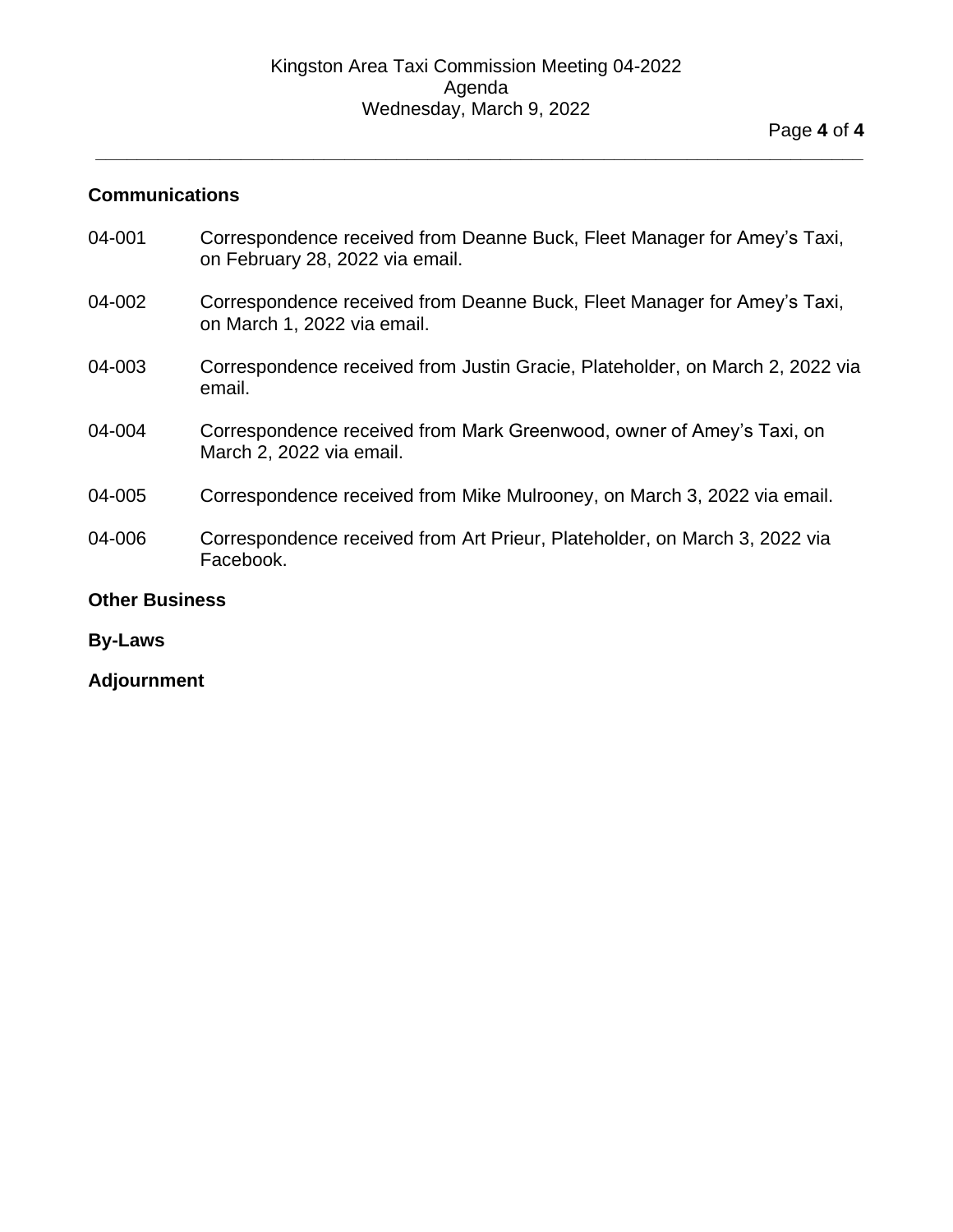

| To:                    | Members of the Kingston Area Taxi Commission |
|------------------------|----------------------------------------------|
| From:                  | <b>Standing Committee</b>                    |
| <b>Resource Staff:</b> | <b>NA</b>                                    |
| Date of Meeting:       | March 9, 2022                                |
| Subject:               | Driver ID Cards                              |

## **Commission Strategic Plan Alignment:**

Theme: Safe and Reliable Service

Goal: See above

#### **Executive Summary:**

The purpose of this report is to provide a brief history regarding Driver ID cards that are to be displayed in a Taxicab, and the costs associated with production and purchases.

Since presented, this Motion has been deferred and returned several times for further debate and amendments through correspondence. It is now recommended to modify the design to provide a better visual representation while prominently displaying important information about the individual operating the Taxicab to patrons.

A supplier has been sourced for a continued supply of Driver ID Holders, thus satisfying this requirement.

#### **History:**

- Motion was presented by Commissioner Dowser in March 2021, introducing the necessity of Driver ID Cards visible in a Taxicab.
	- o Upon review and discussion, changes were requested including what information was to be displayed.
	- o The Commission requested correspondence from the Industry.
- Motion was returned during the May 2021 General Meeting of the Commission.
	- $\circ$  Commissioner Dowser presented the amended Driver ID Card design after receiving correspondence.
	- $\circ$  The Commission and Industry representatives discussed at great length, and it was moved that further deliberation and potential additional amendments be made to the Driver ID Card design.
	- o The Commission moved to return this Motion including any potential changes and was to be voted upon during the June 2021 General Meeting of the Commission.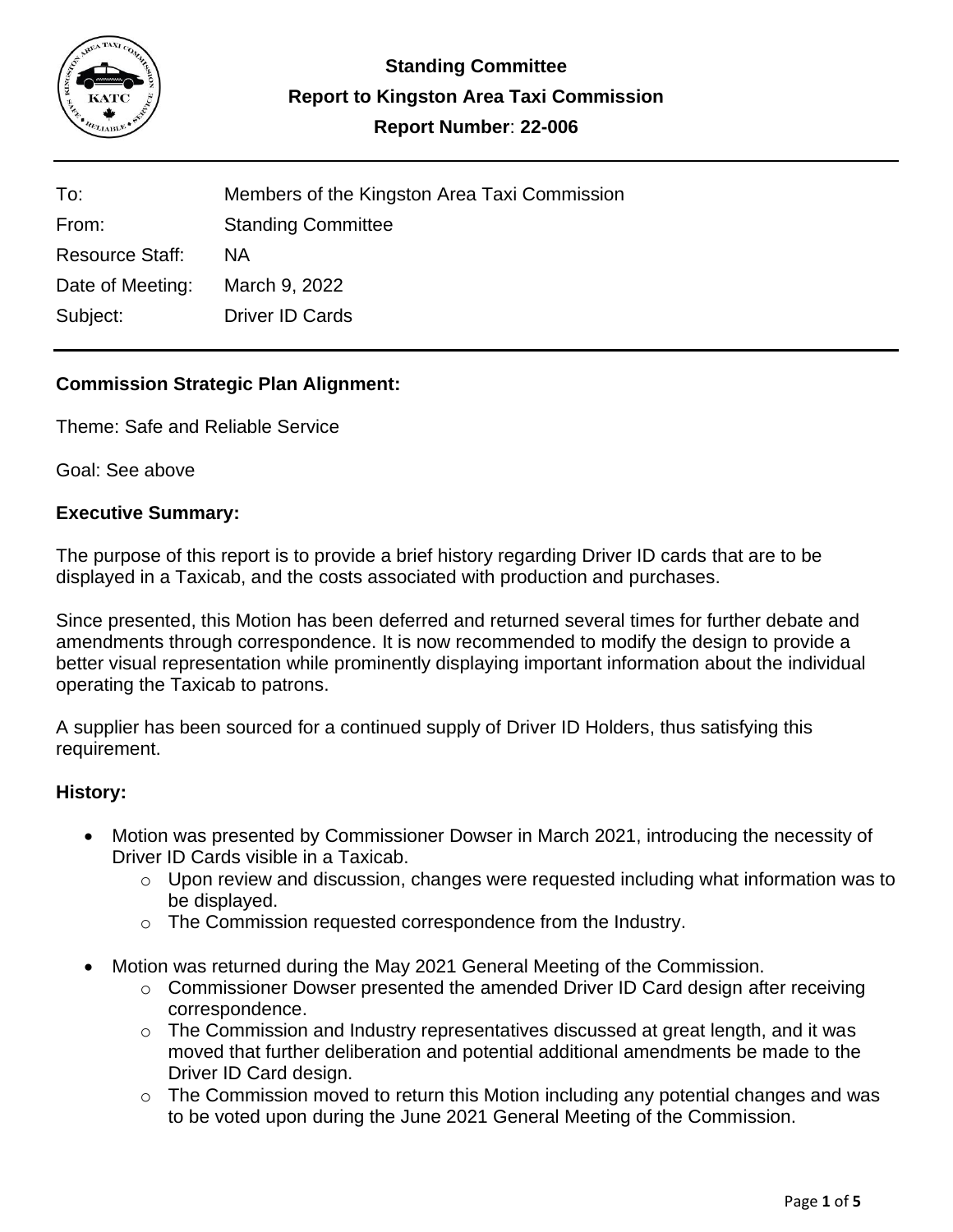

- Motion was returned during the June 2021 General Meeting of the Commission.
	- $\circ$  The Commission moved to defer to August 2021 to allow further discussion and correspondence from members and Industry.
- Motion was returned during the August 2021 General Meeting of the Commission.
	- o The Commission moved that the Driver ID Card design be amended to include Commission logos and phone numbers.
	- o The Commission moved that the Taxi Inspector is to research holders for the Driver ID Cards.
	- o The Commission moved to return this Motion during the September 2021 General Meeting of the Commission.
- Motion was returned during the September 2021 General Meeting of the Commission.
	- $\circ$  Commissioner Dowser presented the additional amendments of the Driver ID Card design.
	- o The Commission through majority consensus will approve the Driver ID Card design.
	- $\circ$  The Commission moved that the Taxi Inspector was to research holders for the Driver ID Cards.
	- o Costs to be determined.

## **Driver ID Card:**

Size 5" x 7" Cardstock. Full Colour. Laminated.

## **Driver ID Holder:**

Size 5" x 7" 8 mil Vinyl Pouch. Non-Rip Seams. Adhesive Backing.

## **Costs:**

Below is a listing of costs associated with production of Driver ID Cards and the purchasing of Driver ID Card holders.

Driver ID Cards: \$1.19 each (approx.) Driver ID Holder: \$1.10 each (\$55/case of 50)

Total: \$2.29

It is recommended that the Commission cover all costs of production as detailed, requesting a budgeted expense not to exceed \$2000:

Total number of registered Taxi Drivers and Taxi Owners: 405 x \$2.29 = \$922.87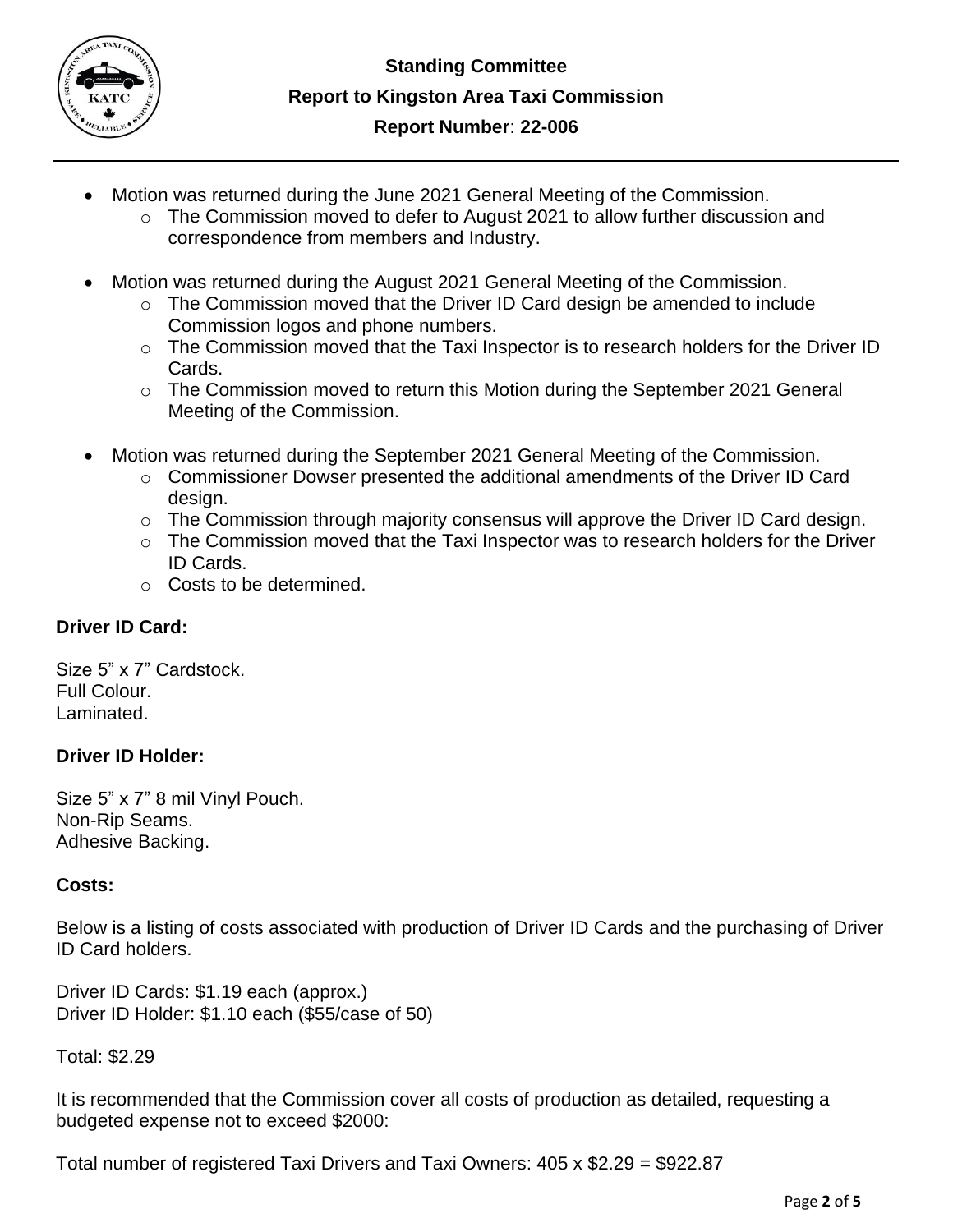

## **Recommendation:**

**That** the Commission approve the Driver ID Design, attached as Exhibit A to Report Number 22-004. **That** the Commission approve the Driver ID Holder.

**That** the Commission approve the budgeted production expense.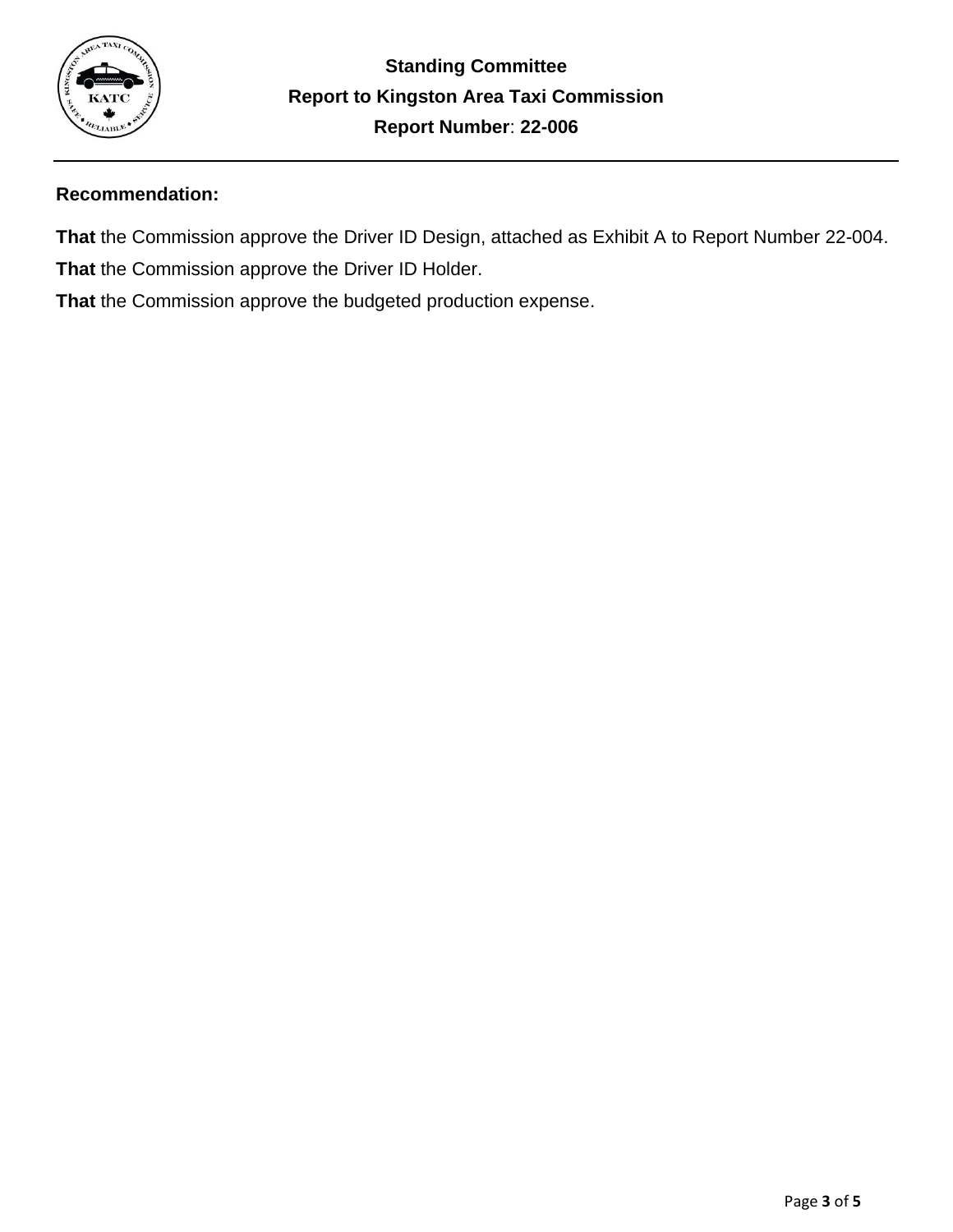

**Standing Committee Report to Kingston Area Taxi Commission Report Number**: **22-006**

## **Exhibit A to Report Number 22-006**

## **New Driver ID Owner design:**



**KINGSTON AREA TAXI COMMISSION** 12-1201 Division Street Kingston, Ontario, K7K 6X4 Tel: 613-547-3763

**Taxicab Owner** John **Badge: 9999** Expiry: Mar. 2023

> The bearer of this identification card as pictured is a duely licensed and registered individual by the Kingston Area Taxi Commission (KATC) and is herby authorised to operate a Taxicab in Kingston and Loyalist Township.